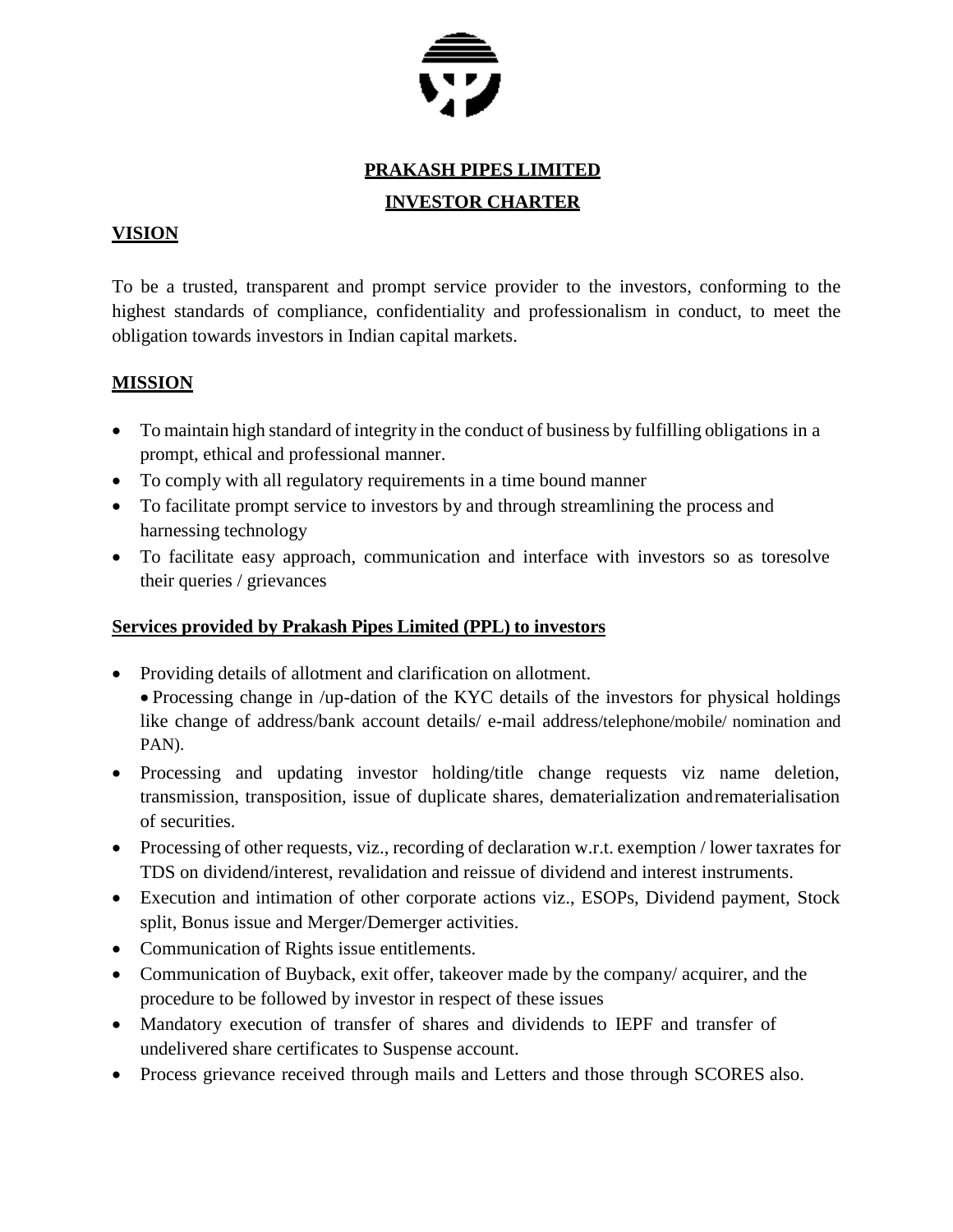

# **Timelines pertaining to various services provided by Prakash Pipes Limited(RTA)**

| <b>Sr</b><br>N <sub>0</sub> | <b>Nature of Service</b>                                               | <b>Expected Timelines</b><br>(number of days) |  |  |  |
|-----------------------------|------------------------------------------------------------------------|-----------------------------------------------|--|--|--|
| $\mathbf{A}$                | <b>Investor Service Request:</b>                                       |                                               |  |  |  |
| $\mathbf{1}$                | Processing of transmission request                                     | 21                                            |  |  |  |
| $\overline{2}$              | Processing of issue of duplicate security certificate request          | 30                                            |  |  |  |
| $\overline{3}$              | Processing of dematerialization request                                | 15                                            |  |  |  |
| $\overline{4}$              | Processing of remat request                                            | 30                                            |  |  |  |
| 5                           | Processing of Transposition request                                    | 15                                            |  |  |  |
| 6                           | Processing of request for change in / up-dation of<br>Ι.               |                                               |  |  |  |
|                             | a. Name                                                                | 30                                            |  |  |  |
|                             | b. Signature                                                           | 30                                            |  |  |  |
|                             | c. Nomination                                                          | 30                                            |  |  |  |
|                             | d. Contact details (Address, E-mail address and Mobile                 | 15                                            |  |  |  |
|                             | number)                                                                |                                               |  |  |  |
|                             | e. Bank account details                                                | 15                                            |  |  |  |
|                             | Processing of request for Up-dation of PAN<br>II.                      | 15                                            |  |  |  |
| $\overline{7}$              | Processing of Re-validation of dividend / interest / redemption        | 15                                            |  |  |  |
|                             | instruments and sending the remittance request files to thebank/       |                                               |  |  |  |
|                             | Company                                                                |                                               |  |  |  |
| B                           | <b>Grievance Redressal</b>                                             |                                               |  |  |  |
| $\mathbf{1}$                | Providing response to the inquiries of the investors and               | 30                                            |  |  |  |
|                             | <b>Redressal of Grievance</b>                                          |                                               |  |  |  |
| $\mathbf C$                 | <b>Other Operational activities</b>                                    |                                               |  |  |  |
| $\mathbf{1}$                | Allotment of securities (IPO)                                          | 6                                             |  |  |  |
| $\overline{2}$              | distribution<br>Intimation<br>regarding<br>of<br>benefits<br>corporate |                                               |  |  |  |
|                             | (dividend, bonus, stock Split)                                         | 15                                            |  |  |  |
|                             | a. E-mail communication                                                | 30                                            |  |  |  |
|                             | b. Physical communication                                              |                                               |  |  |  |

#### **Rights of investors**

- Receive all the benefits/ material information declared by the Company.
- Actively participate in the AGM / EGM of the company & E-voting events so as to bea part of the decision making of the Company's business resolutions.
- In case of any grievances, approach RTA, Depository, Company, Stock Exchange or SEBI for resolution within prescribed timelines.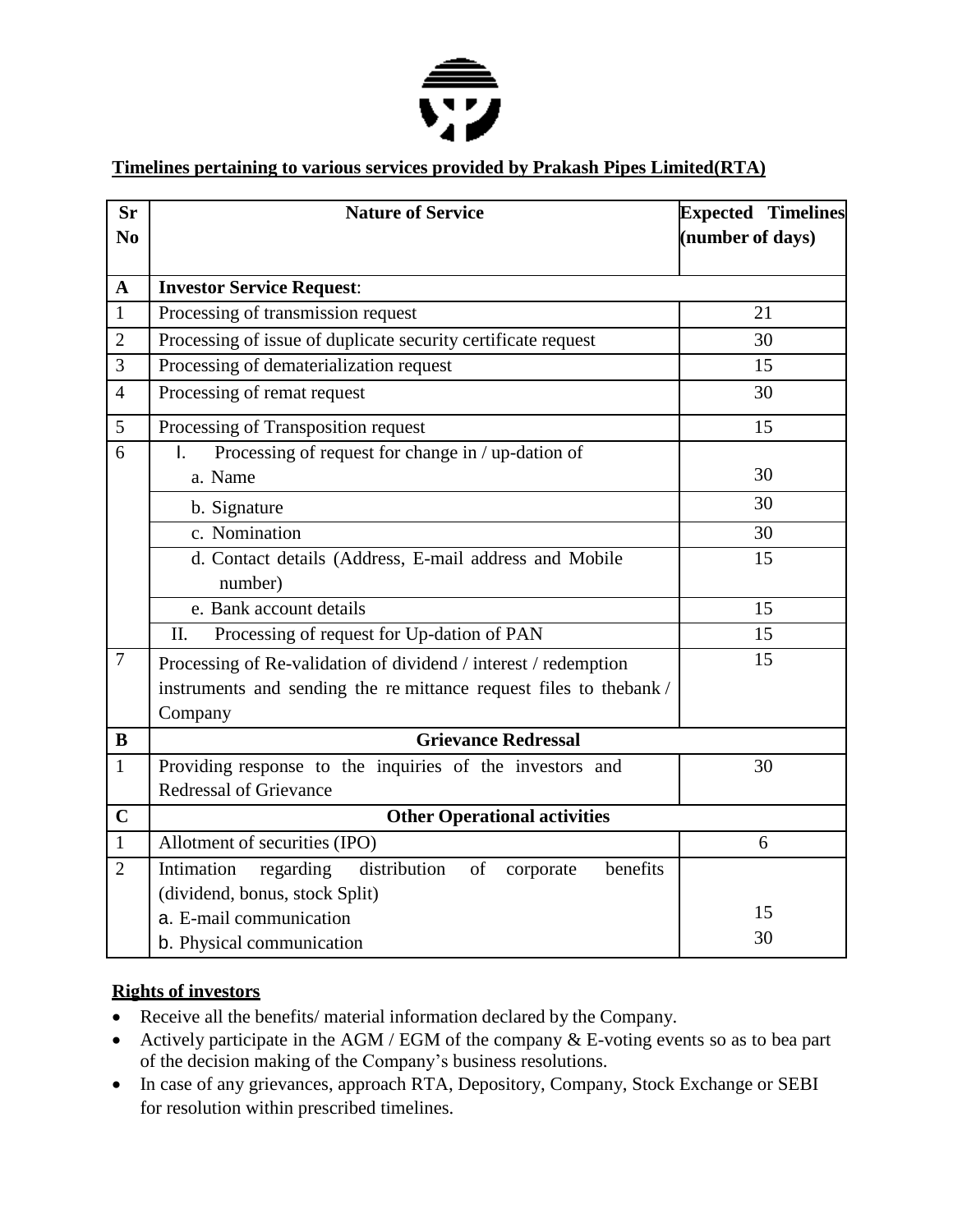

# **DOs and DON'Ts for Investor**

| <b>Dos</b> |                                                                                                                                                                                                                                                                         |  | Don'ts                                                                                                                                                                                        |  |
|------------|-------------------------------------------------------------------------------------------------------------------------------------------------------------------------------------------------------------------------------------------------------------------------|--|-----------------------------------------------------------------------------------------------------------------------------------------------------------------------------------------------|--|
|            | 1. Encash dividend/Interest regularly to avoid<br>transfer<br>of<br>unclaimed<br>amount/underlying<br>securities to IEPF.                                                                                                                                               |  | 1. Do not keep your folios without PAN.<br>2. Do not keep your folios without<br>nomination                                                                                                   |  |
|            | 2. Follow up diligently and promptly if you have<br>not receive allotment intimation/ certificate /<br>dividend / interest etc.                                                                                                                                         |  | 3. Do not deal with unauthorized persons<br>for any investor service requests such<br>as change in / up-dation of address, e-<br>mail address, mobile number and bank<br>details.             |  |
| 3.         | Ensure that your PAN is registered with the<br>PPL for all your folios.                                                                                                                                                                                                 |  |                                                                                                                                                                                               |  |
| 4.         | Ensure nomination is registered for all your<br>securities to smoothen the transmission.                                                                                                                                                                                |  | 4. Do not share security details, viz. folio<br>number, certificate number, distinctive<br>number(s), bank details, specimen<br>signature, KYC documents, etc. with<br>unknown person $(s)$ . |  |
| 5.         | Ensure that all KYC details viz full postal<br>address with PIN, mobile number, e-mail<br>address etc. are updated to facilitate the PPL for<br>sending communication.                                                                                                  |  |                                                                                                                                                                                               |  |
| 6.         | Ensure that correct and complete Bank details<br>are recorded with PPL to facilitate prompt<br>electronic credit of dividend / interest /<br>redemption amounts and eliminate possibility of<br>unclaimed amounts / underlying securities being<br>transferred to IEPF. |  |                                                                                                                                                                                               |  |
|            | 7. Promptly inform the PPL in writing and<br>complete required formalities in case of loss of<br>securities.                                                                                                                                                            |  |                                                                                                                                                                                               |  |
| 8.         | Ensure that the documents provided for<br>availing any investor service request are<br>complete in all respects and keep copies of<br>documents sent to the PPL.                                                                                                        |  |                                                                                                                                                                                               |  |
| 9.         | Monitor all corporate announcements pertaining<br>to investments made.                                                                                                                                                                                                  |  |                                                                                                                                                                                               |  |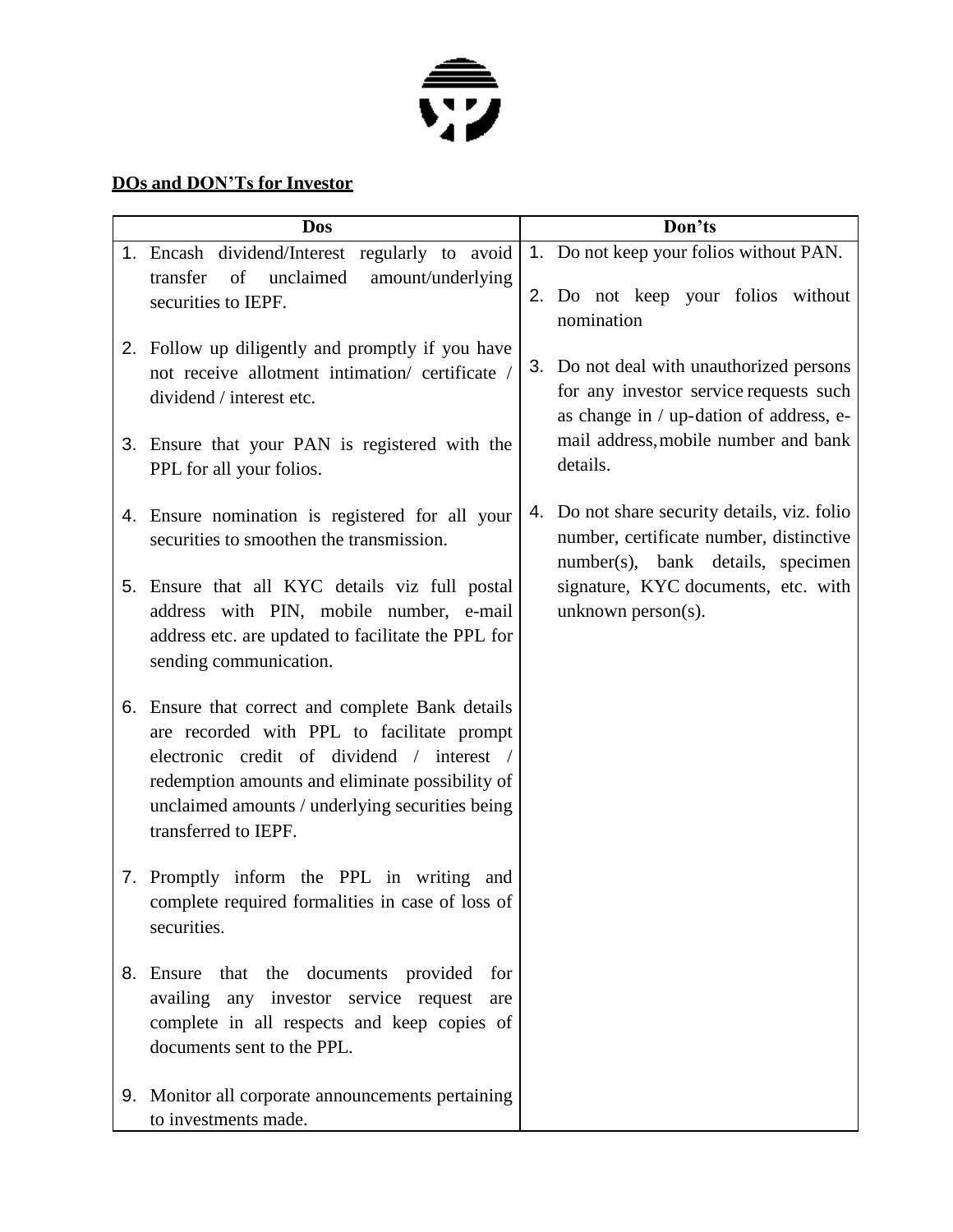

### **Grievance Redressal – Modes and Escalation Mechanism**

### o **To Prakash Pipes Limited (RTA)**

- a) Investor shall check the website of Prakash Pipes Limited for the dedicatedgrievance email ID and other relevant details of the grievance redressal division /compliance officer for the purpose of registering grievances / complaints.
- b) Investor can dial on help numbers or point of service of PPL for any query or concern.
- c) For lodging the grievance, the investor can write to PPL's investor dedicated e-mail address i.e. pplho@prakash.com or through physical letter.
- d) While lodging a complaint it is necessary for investor to mention the following:
	- o Nature of Complaint
	- o Folio number
	- o Full Name of shareholder
	- o E-mail address and mobile number
	- o Reference to any previous correspondence made in this regard
	- o Provide the relevant documents and
	- o also update KYC and details, if there are any changes
- e) Upon receipt of the complaint, PPL after due verification shall send intimation of redressal / resolution of complaint via e-mail / physical letter as applicable within 30 days from the date of receipt of complaint.

# o **To Stock Exchanges - Online registration of complaint / grievance on stock exchanges:**

- a) The nature of the complaint that can be lodged against listed company has been given on the websites of the Stock Exchange. Upon receipt of complaint,the stock exchange shall forward the same to the concerned company with a copy to the complainant.
- b) If the company fails to redress the complaint within 30 days, the exchange sends a reminder to the company and follows up with the company and its respective RTA.